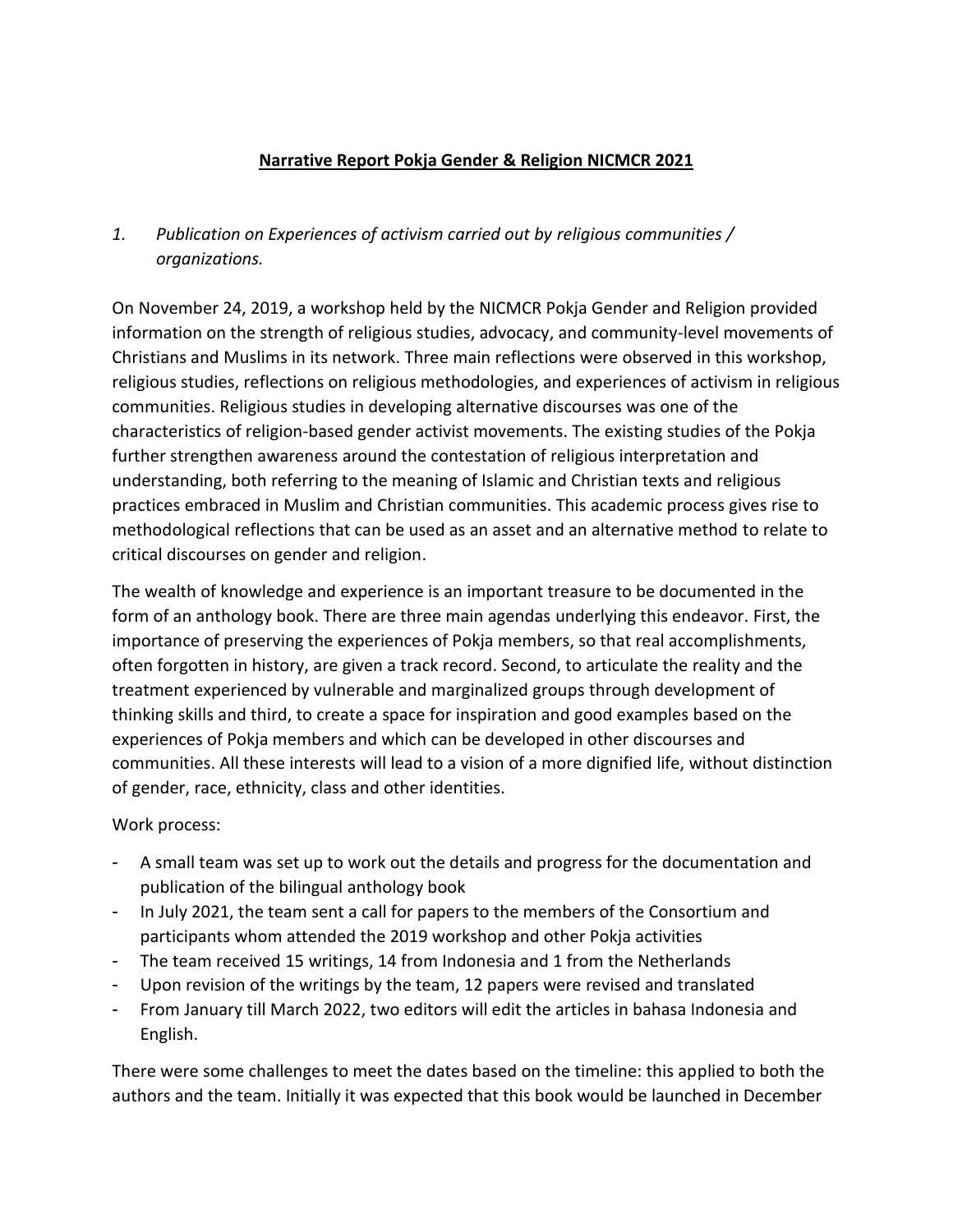2021, but we were not able to meet that, due to the meticulous process and overloaded schedules of authors and team. We hope to be able to launch this book in March or April 2022.

#### *2. Webinar*

The pokja gender & religion organized 4 (four) webinars on the following topics:

a. 'Women, Nature and Religion' on 5 July 2021

Etjie Doek was the first speaker in the webinar. Her presentation was titled "The Impact of Cyclone Seroja to Women in Coastal Area of Kupang City". Her presentation first highlighted the marginalization of women in the fisheries sector. The second presenter, Dr. Mia Siscawati has an academic background and is a lecturer in Gender Studies at the University of Indonesia. Her presentation was titled "Feminist Perspectives on the Environment". The third presenter was Geke van Vliet who spoke about her dissertation on the vision of churches in Amsterdam in the urban area of climate action and sustainability.

The webinar was moderated by Muhammad Dluha.

- b. 'The Role of Women in Extremism' on 28 September 2021 The webinar was moderated by Khanis Suvianita, a Ph.D. candidate at Indonesia Consortium for Religious Studies at Gajah Mada University. The webinar featured two speakers, Dr. Martijn de Koning of Radboud University and Dr. Milda Istiqomah of Brawijaya University. The webinar covered multidimensional aspects including the lack of gender dimension in responding to religious extremism.
- c. 'Why can't I love the one I love' on 3 November 2021 Apparantly, the debate about the acceptance of LGBT, whether motivated by religion or

not, is far from over and can sometimes turn ugly, both in the Netherlands and in Indonesia. Discrimination and violence against these groups still prevail. Moderated by Nailah, a Muslim gender activist and member of the Center for Gender Studies (Pusat Riset Gender) of the University of Indonesia, four resource persons share their opinions and experiences from Christian and Islamic perspectives, in responding inclusively to the challenges of sexual and gender diversity.

Speakers were Dr. Ruard Ganzevoort, Dean of the Faculty of Theology and a Professor of Practical Theology at Vrije Universteit Amsterdam, Mufidah Cholil lecturer at Syari'ah Faculty of the State Islamic University (Universitas Islam Negeri – UIN) of Maulana Malik Ibrahim in Malang and Dr. Teguh Wijaya Mulya, lecturer at the University of Surabaya,

d. 'Meet the Faces of Ibu Bumi' on 26 November 2021 On November 26, 2021, the Netherland Indonesia Consortium on Muslim-Christian Relations (NICMCR) organized a webinar under the topic "Meet the Faces of *Ibu Bumi*: Women's endeavours in saving their ancestral land in Kendeng". The topic highlighted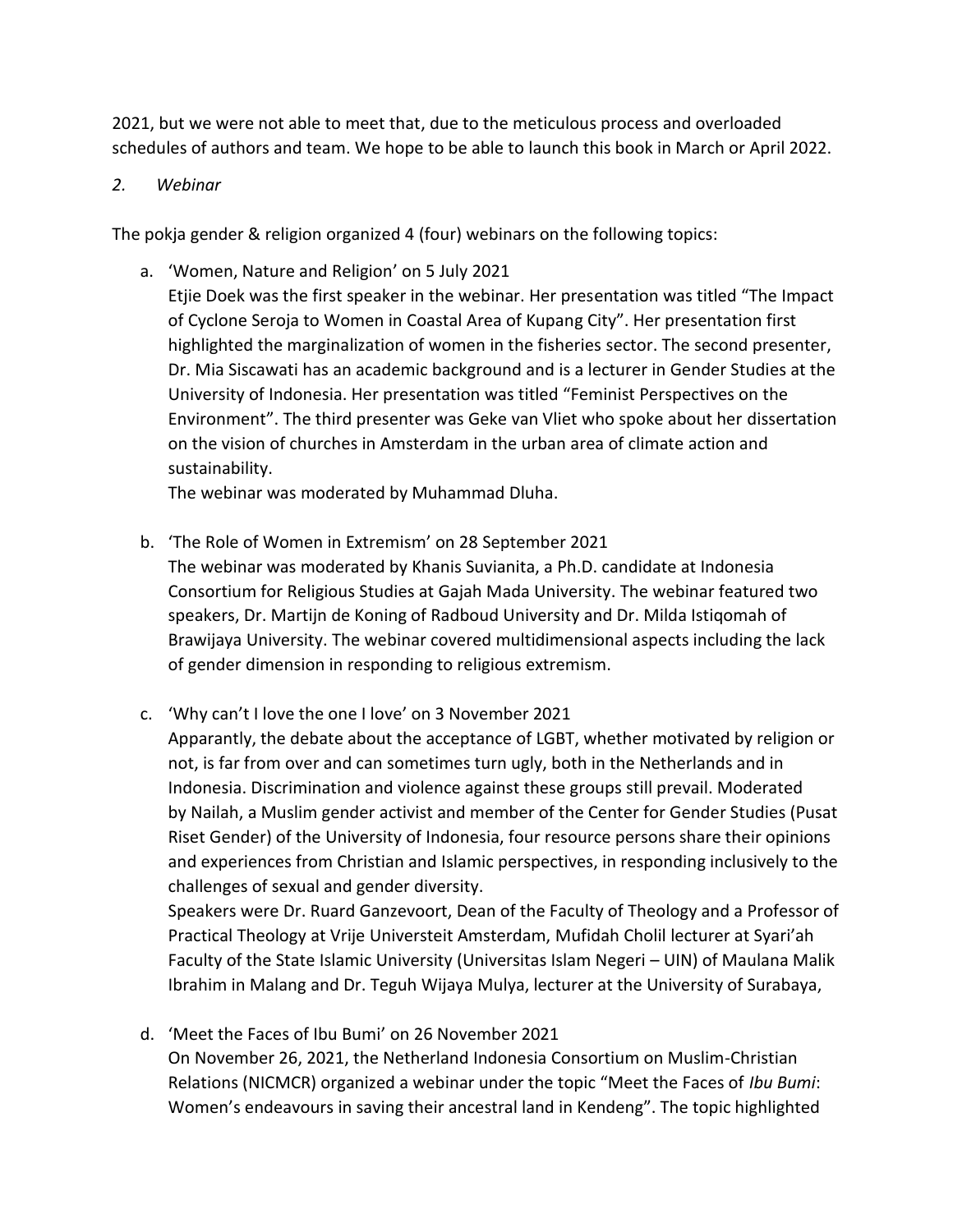the struggles of local farmers to the conversion of areas around the Kendeng mountains to mining and industrial zones and the building of a cement factory. The land is inhabited by farmers who have been working their rice paddies for generations. Cement factories would destroy the rice paddies and threaten the sources of clean water below the mountains used for drinking, domestic use and farming. Women farmer later organized themselves into a movement that made peaceful protests and appealed for saving their ancestral land from being used as a site for the building of a cement factory.

Prof. Dr. Frans Wijsen of Radboud University in the Netherlands opened the webinar. The webinar was moderated by Marius Koelink.

The webinar featured the so-called '*Kartini Kendeng*', a group of nine female farmers, who held several protests, one of them in front of the Merdeka Palace. They were later referred to as the Kartini's from Kendeng after the name of RA Kartini, who symbolizes the Indonesian women's emancipation. They are part of the Jaringan Masyarakat Peduli Pegunungan Kendeng (JM-PPK, People's Network for the Kendeng Mountains), a CSO that actively opposes the cement construction of PT. Semen Indonesia. Mr. Gunritno, leader of the JM-PPK, was also present. Speakers were Dr. Dewi Candraningrum (Jejer Wadon Studio) who wrote many articles on ecofeminism, gender and authority, Zaimatus Sa'diyah (Radboud University) and Sukinah (Kartini Kendeng).

At the last two webinars, two interpreters were present to translate into bahasa Indonesia and English respectively. This way we hoped to reach more participants who are interested in the topics but are not bilingual.

# 3. *Research on Impact of Seroja Tropic Cyclone on women/ wifes of coastal fisherman at the coastal city of Kupang*

Jaringan Perempuan Indonesia Timur (JPIT) as one member of pokja gender in partnership with NICMCR have been doing this research since September.

Pokja gender gave input on the research proposal through an internal Focus group discussion and the first webinar "Women, Nature and Religion on 5 July 2021". Etji Doek, director JPIT, was one of the speakers that presented the research planning.

## **Research questions**:

- 1. How was the life of coastal women before, and after the Seroja cyclone ?
- 2. What is the role of women in the response process of the post-Seroja disaster?
- 3. What is the role of religion as a faith and as a religion in the disaster response process with respect to coastal women?

## **Core rationale: Strengthening social capital in religious communities and institutions**